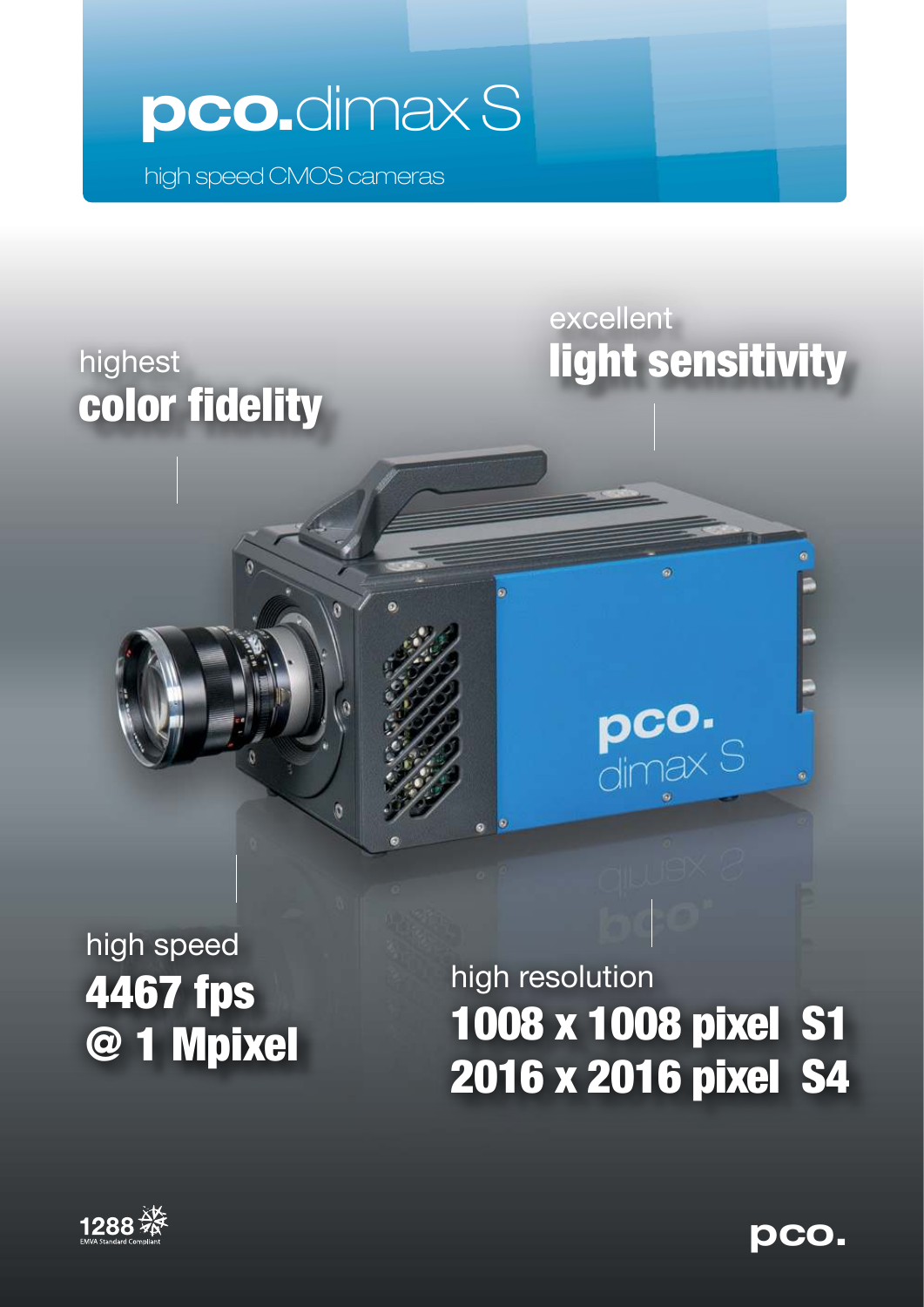## features

## **free of session referencing**

With innovative use of on chip information, the pco.dimax offers an operation free from session referencing, which does not require any additional mechanical shutter for dark referencing. The pco.dimax incorporates an internal fully automatic referencing feature that does not require additional operator intervention. Therefore it is possible to change frame rates "on the fly" (during recording).

## **color image quality**

The pco.dimax incorporates sophisticated techniques to achieve its high color image quality, proven and recommended by broadcast experts and camera men. This quality applies for high speed frame rates to shoot slow motion clips as well as for standard broadcast frame rates (such as 50 to 60 fps for HDTV 1080p).

A combination of special optical filters and an optimized color-calibration achieves an excellent sRGB image quality. According to ISO Standard 17321 the pco.dimax reaches quality grades of 83 SMI (matching high end digital cameras with typical 75 to 90 SMI). This can be seen by the typical test image sample in the figure, which shows a demanding scene for a correct Bayer pattern color conversion.



The top image shows the typical fixed pattern structures in the dark image of high speed CMOS image sensors, while the lower image shows the lower and more homogeneous noise in the dark image of a pco.dimax.



A typical test image with color checker, MTF test charts and challenging structures obtained with a color pco.dimax.

## **low light performance**

The customized CMOS image sensor in combination with proprietary algorithms achieves a excellent dark signal non-uniformity (DSNU), which can be seen in the figure in a comparison of the dark image of a standard high speed CMOS image sensor and a dark image of the pco.dimax. Hence high quality images can also be recorded at low light sceneries. The low light performance is even further improved by the CDI mode, which is explained in the next section.

## **CDI**

If structural information in the dark side of the histogram of the images is of major importance, the pco.dimax with its correlated double image (CDI) mode offers to record images with increased dynamic range and a 30% better performance on the weak signal side of the images (at the expense of half of the usual frame rate).



A bald eagle catches its prey - original resolution 1920 x 1080 @ 500 frames/s (color version)

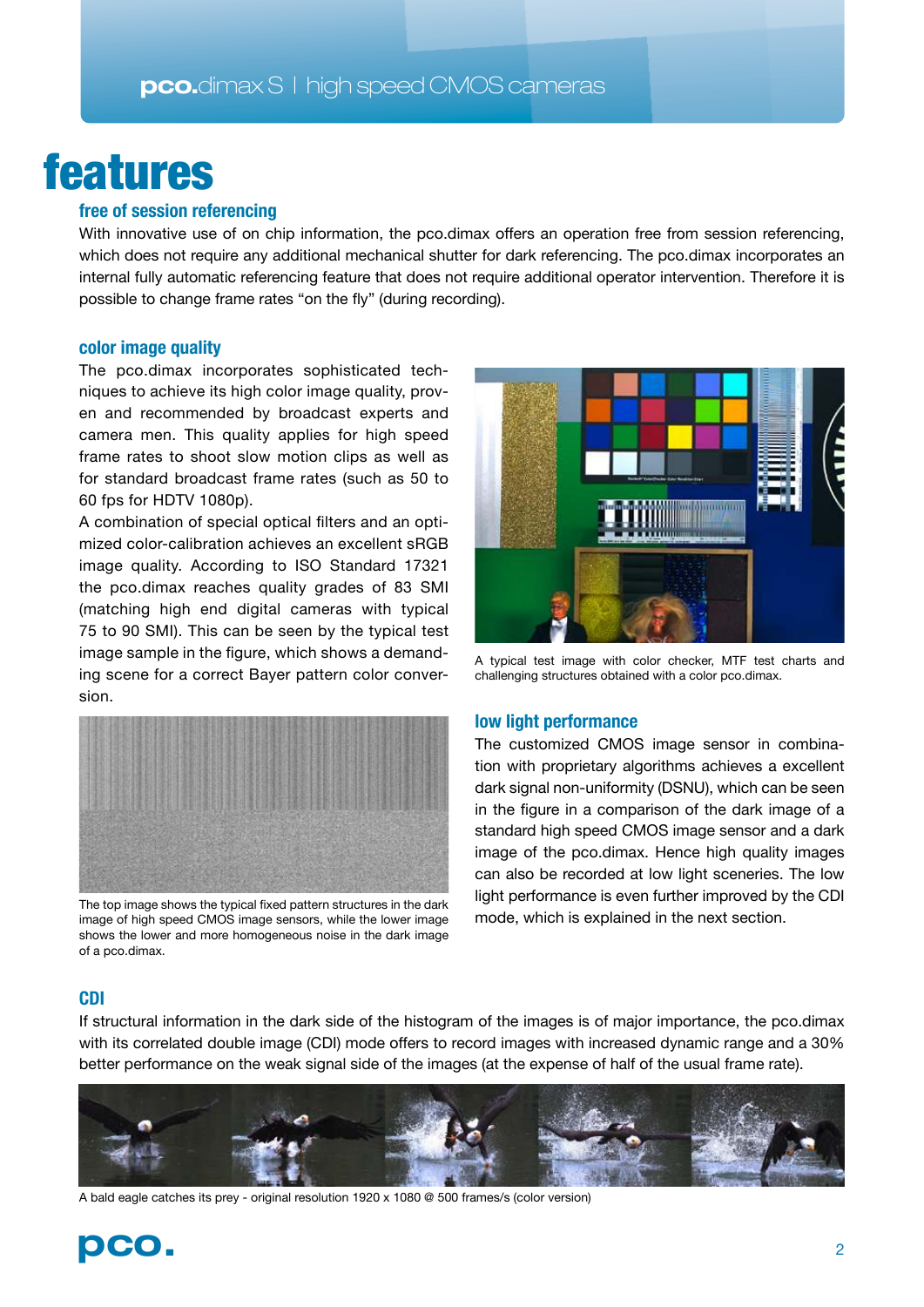## features



Crashtest, single extracted images of sequence - original resolution 2016 x 2016 @ 1102 frames/s (color version)

## **light sensitivity & ISO speed**

Compared to analog photographic films, which are limited to one light sensitivity value, the pco.dimax offers a range of sensitivities (displayed as a band in the figure) called ISO speeds, specified by the ISO Standard 12232. It defines the parameters  $s_{sat}$ ,  $s_{noise40}$  and s noise10 for digital camera characterization.

 $S_{\text{sat}}$  gives the maximum amount of light the sensor can process.  $S_{noise40}$  defines "excellent" and  $S_{noise10}$ "acceptable image quality". Both  $s_{\text{noise}40}$  and  $s_{\text{noise}10}$  are based on noise and quality image comparisons. Qualitatively speaking, the broader the band from  $s_{\text{out}}$  to s<sub>noise10</sub> (see figure), the better the camera performance becomes. The pco.dimax provides image recording from ISO Speed 160, for highest quality, up to 16,000 and more at high frame rates.



The graph shows the ISO 12232 values  $s_{sat}$ ,  $s_{40}$  and  $s_{10}$  relative to the formerly used sensitivity values for negative film (examples give ASA 200 and ASA 1000) along a virtual sensitivity scale.



## **linearity**

For quantitative image measurements and analysis the linearity of the camera is a prerequisite. The EMVA 1288 linearity measurement results, as shown in the graph next to this text, demonstrate the scientific grade linearity that is a feature of the pco.dimax.

## **synchronization & trigger**

A precise camera to camera synchronization for pco.dimax cameras is integrated by a master-slave mode with a remarkable low jitter (< 50 ns). Further a variety of trigger signals can be used for sequence as well as for single image triggering, allowing for low level, high level, differential and passive signals at the optically isolated inputs. Time code can be added by an IRIG-B signal (modulated or unmodulated). These features are extremely useful for stereo camera applications for 3D motion analysis and 3D particle image velocimetry (3D PIV) measurements.

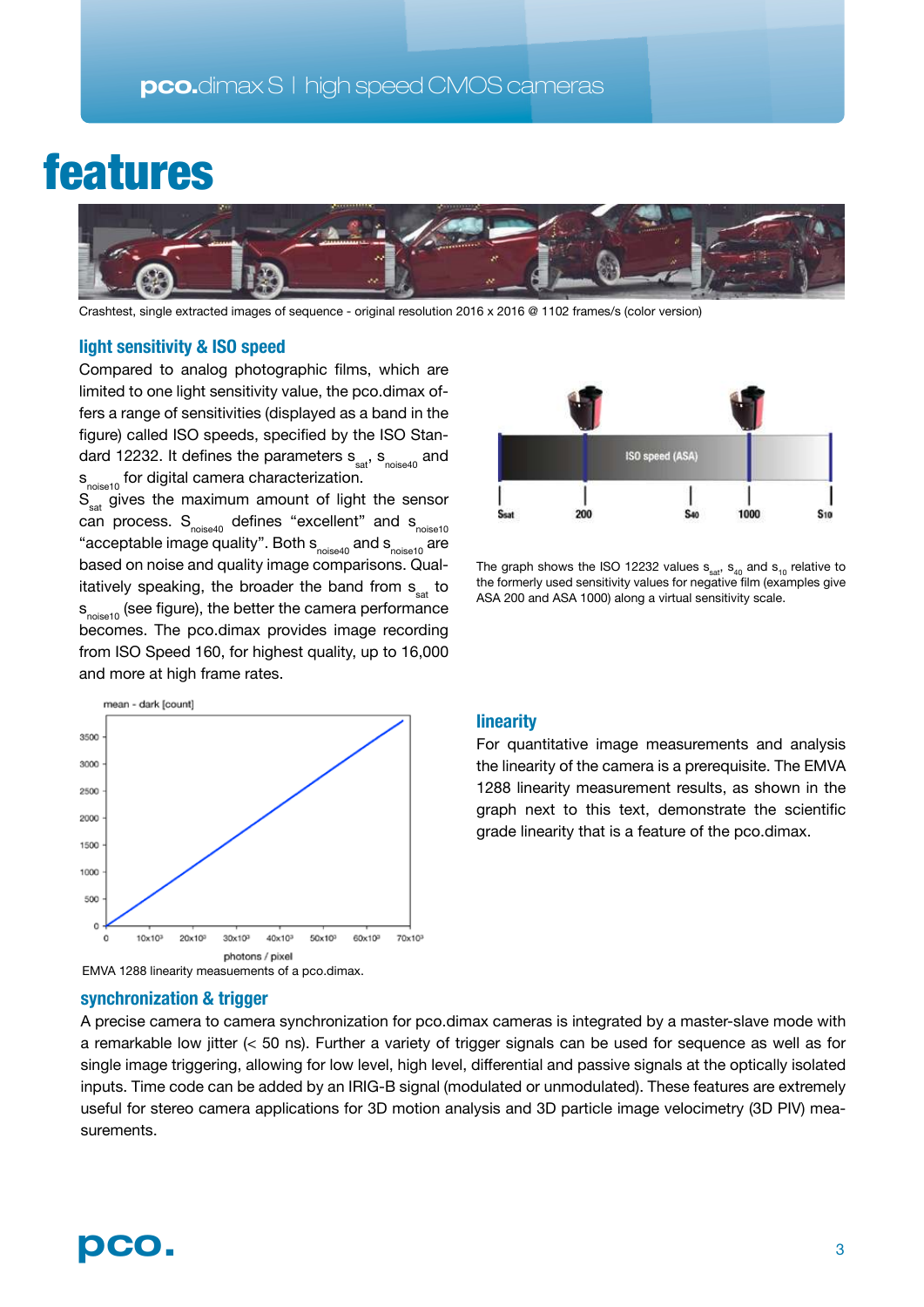# technical data

| <b>image sensor S1/S4</b>   |                                                            |
|-----------------------------|------------------------------------------------------------|
| type of sensor              | <b>CMOS</b>                                                |
| image sensor                | proprietary                                                |
| resolution ( $h \times v$ ) | 1008 x 1008 pixel S1                                       |
|                             | 2016 x 2016 pixel S4                                       |
| pixel size (h x v)          | 11 $\mu$ m x 11 $\mu$ m                                    |
| sensor format / diagonal    | 11.1 mm $\times$ 11.1 mm /15.7 mm<br>S <sub>1</sub>        |
|                             | 22.18 mm x 22.18 mm /31.36 mm S4                           |
| shutter mode                | global (snapshot)                                          |
| <b>MTF</b>                  | 45.5 lp/mm (theoretical)                                   |
| fullwell capacity           | 36000 e-                                                   |
| readout noise               | 23 e- rms @ 62.5 MHz (typ.)                                |
|                             | 18 e <sup>-</sup> rms @ 62.5 MHz (CDI <sup>1</sup> , typ.) |
| dynamic range               | 1600:1(64dB)                                               |
|                             | 2000:1(66 dB, CDI)                                         |
| quantum efficiency          | 50 % @ peak                                                |
| spectral range              | 290 nm  1100 nm                                            |
| dark current                | 530 e-/pixel/s @ 20 $^{\circ}$ C                           |
| <b>DSNU</b>                 | $<$ 0.6 cnts, rms @ 90 % center zone                       |
| <b>PRNU</b>                 | $1\%$ @ 80 % signal                                        |

## **camera S1/S4**

| max, frame rate                | 4467 fps (mono) 4467 fps (color) S1          |  |
|--------------------------------|----------------------------------------------|--|
| (full frame)                   | 1279 fps (mono)<br>1102 fps (color) S4       |  |
| exposure/shutter time          | $1.5 \,\mu s$ 40 ms                          |  |
| dynamic range A/D              | 12 bit                                       |  |
| A/D conversion factor          | 8.8 e-/count                                 |  |
| pixel scan rate                | S <sub>1</sub><br>62.5 MHz (mono/color)      |  |
|                                | 62.5 MHz (mono) / 55 MHz (color) S4          |  |
| pixel data rate                | 4539 Mpixel/s (mono/color)<br>S <sub>1</sub> |  |
|                                | 5198 (mono) / 4479 (col.) Mpixel/s S4        |  |
| region of interest             | steps of 48 x 4 pixel (centered)             |  |
| non linearity                  | $< 0.5$ % (diff.) $/ < 0.2$ (integr.)        |  |
| primary image memory           | 9 GB / 18 GB / 36 GB                         |  |
| (camRAM)                       |                                              |  |
| trigger input signals          | frame trigger, sequence trigger,             |  |
|                                | stop trigger <sup>2</sup>                    |  |
| trigger output signals         | exposure, busy                               |  |
| data interface                 | USB 3.0, GigE/USB 2.0,                       |  |
|                                | <b>CameraLink</b>                            |  |
| time stamp                     | in image (1 µs resolution)                   |  |
| time code input                | IRIG-B (modulated & unmodulated)             |  |
| interframing time <sup>3</sup> | 3.15 µs (S4 mono, S1 mono/color)             |  |
|                                | $3.58 \,\mu s$ (S4 color)                    |  |
| operational shock              | 30 g @ 11 ms, half sine wave, all axes       |  |
| operational vibration          | 25 g @ 1 - 150 Hz, all axes                  |  |

## **general S1/S4**

| power supply              | 90260 VAC (12 VDC opt.)                 |
|---------------------------|-----------------------------------------|
| power consumption         | 80 W (120 W with battery <sup>5</sup> ) |
| weight                    | 7.9 kg                                  |
| operating temperature     | $+5 °C + 40 °C$                         |
| operating humidity range  | 10 %  90 % (non-condensing)             |
| storage temperature range | $-20 °C + 70 °C$                        |
| optical interface         | F-mount (std.) / C-mount (opt.)         |
| CE / FCC certified        | ves                                     |
|                           |                                         |

## **frame rate table<sup>4</sup>**

| typical examples | frame rate         | <i>images in</i> |
|------------------|--------------------|------------------|
| [pixel]          | monochrome (color) | memory (36GB)    |
|                  |                    |                  |

## **pco.dimax S1**

| 1008 x 1008      | $(4467)$ fps<br>4467 | 25037   |
|------------------|----------------------|---------|
| $528 \times 528$ | 12932 (12932) fps    | 91208   |
| 480 x 240        | 27642 (27642) fps    | 222518  |
| $240 \times 16$  | 152811 (152811) fps  | 6675542 |

## **pco.dimax S4**

| 2016 x 2016     | $(1102)$ fps<br>1279 | 6307    |
|-----------------|----------------------|---------|
| 1920 x 1080     | (2 1 28) fps<br>2470 | 12362   |
| 1296 x 720      | $(4346)$ fps<br>5085 | 27471   |
| 1008 x 1008     | (3792) fps<br>4467   | 25037   |
| 480 x 240       | 27642 (23061) fps    | 222518  |
| $240 \times 16$ | 152811 (130650) fps  | 6675542 |
|                 |                      |         |



1 in correlated double image mode (CDI) the readout noise is reduced and therefore the intrascene dynamic is improved.

2 all trigger input signals are optically isolated and various signal conditions can be selected like: low level TTL, high level TTL, differential (RS-485) and passive (contact closure).

3 time between two consecutive images for particle image velocimetry (PIV) applications 4 the given resolutions are selected for the frame rate calculations only, they are not mandatory.

For region of interest conditions see table above. 5 includes charging current

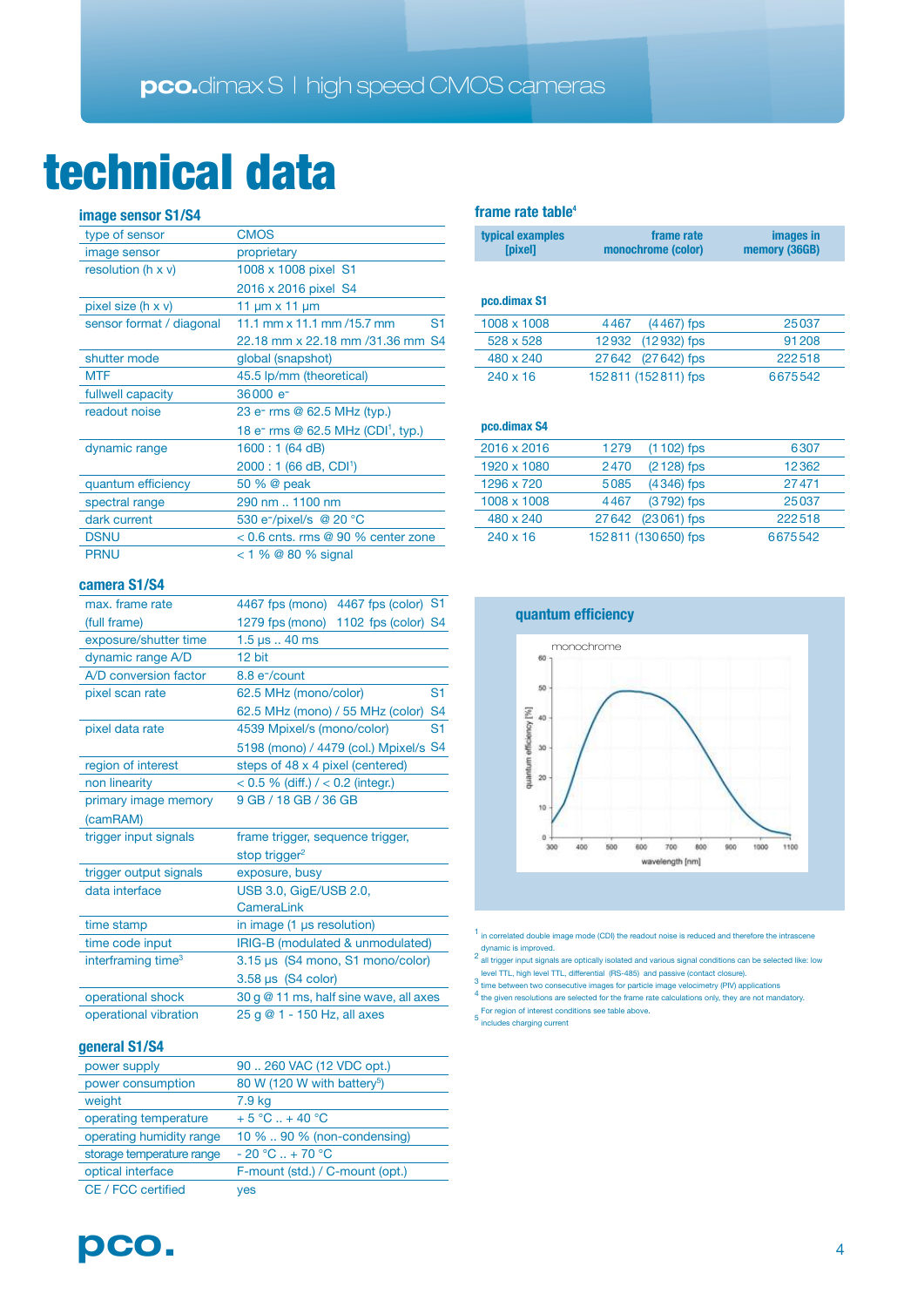# technical data

## **software**

For camera control, image acquisition and archiving of images in various file formats PCO provides the software application Camware (Windows XP, 7 and 8).

A camera SDK (software development kit) including a 32 / 64 bit dynamic link library for user customization and integration on PC platforms is available for free.

For a list of third party software supported, please visit www.pco.de

## **options**

monochrome & color versions available; rechargable battery packs; custom made versions

| <b>ISO</b> speed rating <sup>1,2</sup> |                                |         |
|----------------------------------------|--------------------------------|---------|
| color (raw)                            | $S_{\text{sat}}$               | 160     |
|                                        | $S_{noise, 40}$                | 500     |
|                                        | $S_{\text{noise}, 10}$         | 3 2 0 0 |
| color (NLM noise filtered)             | $S_{\text{sat}}$               | 160     |
|                                        | $\mathbf{S}_{\text{noise},40}$ | 1 250   |
|                                        | $S_{\text{noise},10}$          | 6400    |
| monochrome (raw)                       | $\mathbf{S}_{\text{sat}}$      | 1 2 5 0 |
|                                        | $S_{noise, 40}$                | 2 500   |
|                                        | $S_{noise, 10}$                | 16 000  |
| monochrome (raw & NLM noise            | $S_{\text{sat}}$               | 1 2 5 0 |
| filtered)                              | $S_{noise, 40}$                | >10000  |
|                                        | $S_{noise, 10}$                | > 50000 |

| <b>Color</b>           |                  |               |
|------------------------|------------------|---------------|
| $CIELab$ $\Lambda E^3$ | average          | &2.4          |
| SMI <sup>4</sup>       | <b>ISO 17321</b> | > 83          |
| color space            | sRGB / ITU-R     | <b>BT.709</b> |

 $\frac{1}{2}$  ISO 12232: Photography - Electronic still-picture cameras - Determination of ISO speed 2 measured with daylight 6000 K

3 using a Macbeth Colorchecker - 24 patches color

<sup>4</sup>Sensitivity metamersim index (SMI) is defined in the ISO Standard 17321 and describes the ability of a camera to reproduce accurate colors using a Macbeth Colorchecker - 18 patches color

## **dimensions**

F-mount lens changeable adapter.















 $C \in$